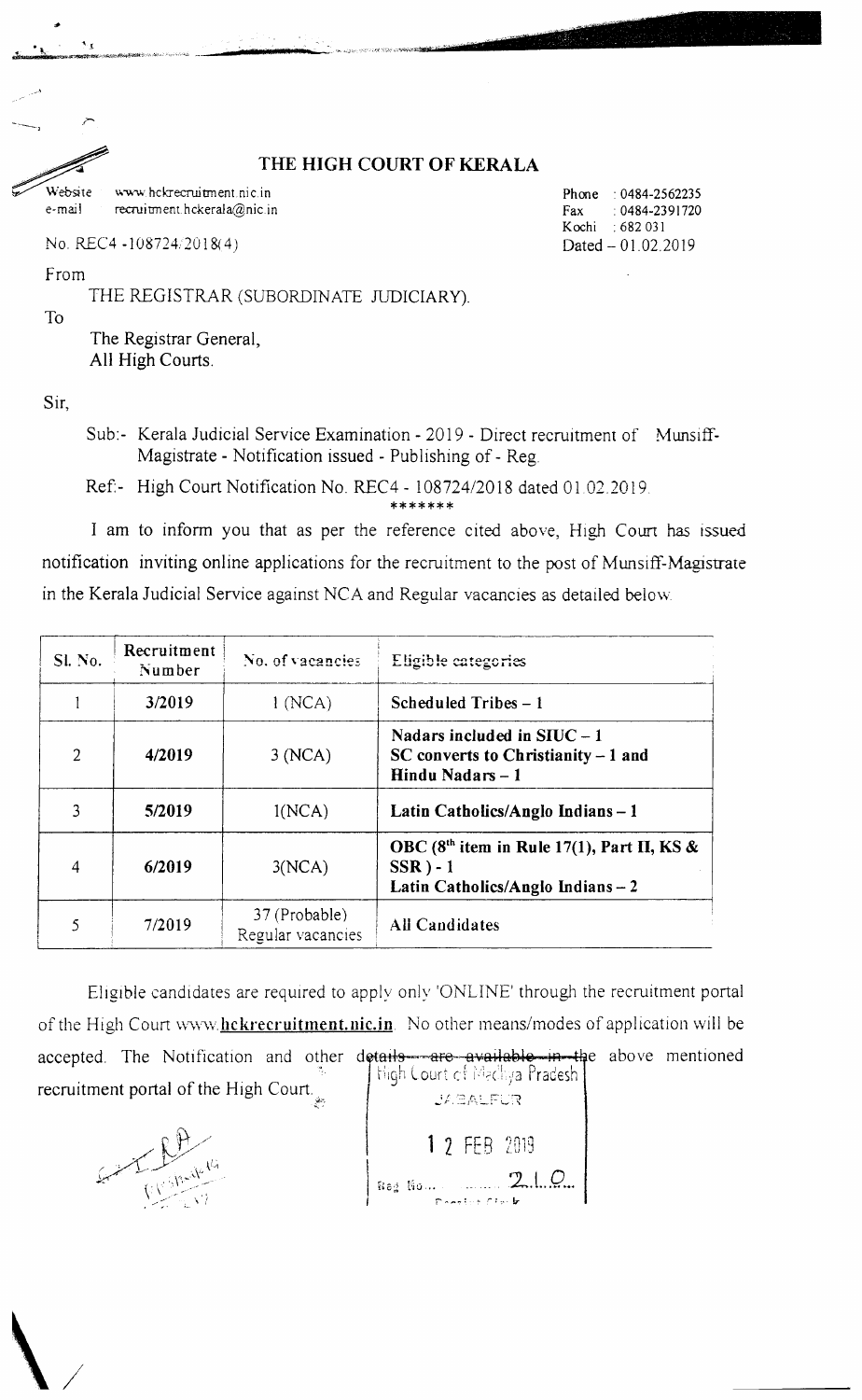## **Important Dates:**

| Date of commencement of Step-I $\&$ Step-II processes and remittance<br>of application fee through online mode | 04.02.2019               |
|----------------------------------------------------------------------------------------------------------------|--------------------------|
| The date of closure of Step-I process                                                                          |                          |
| $_\mathrm{i}$ Date of commencement of remittance of application fee through<br>offline mode                    | 28.02.2019<br>01.03.2019 |
|                                                                                                                |                          |
| Date of closure of Step-II process and remittance of application fee<br>through online mode                    | 05.03.2019               |
| The last date for remittance of application fee through offline mode                                           | 11.03.2019               |

I am, therefore, to forward herewith copy of the above mentioned Notification for information and necessary action.

Yours faithfully,

y a

#### P.G. Ajithkumar Registrar (Subordinate Judiciary) rth

Encl: As above

篡。  $\frac{\partial \mathcal{L}}{\partial \mathcal{L}}$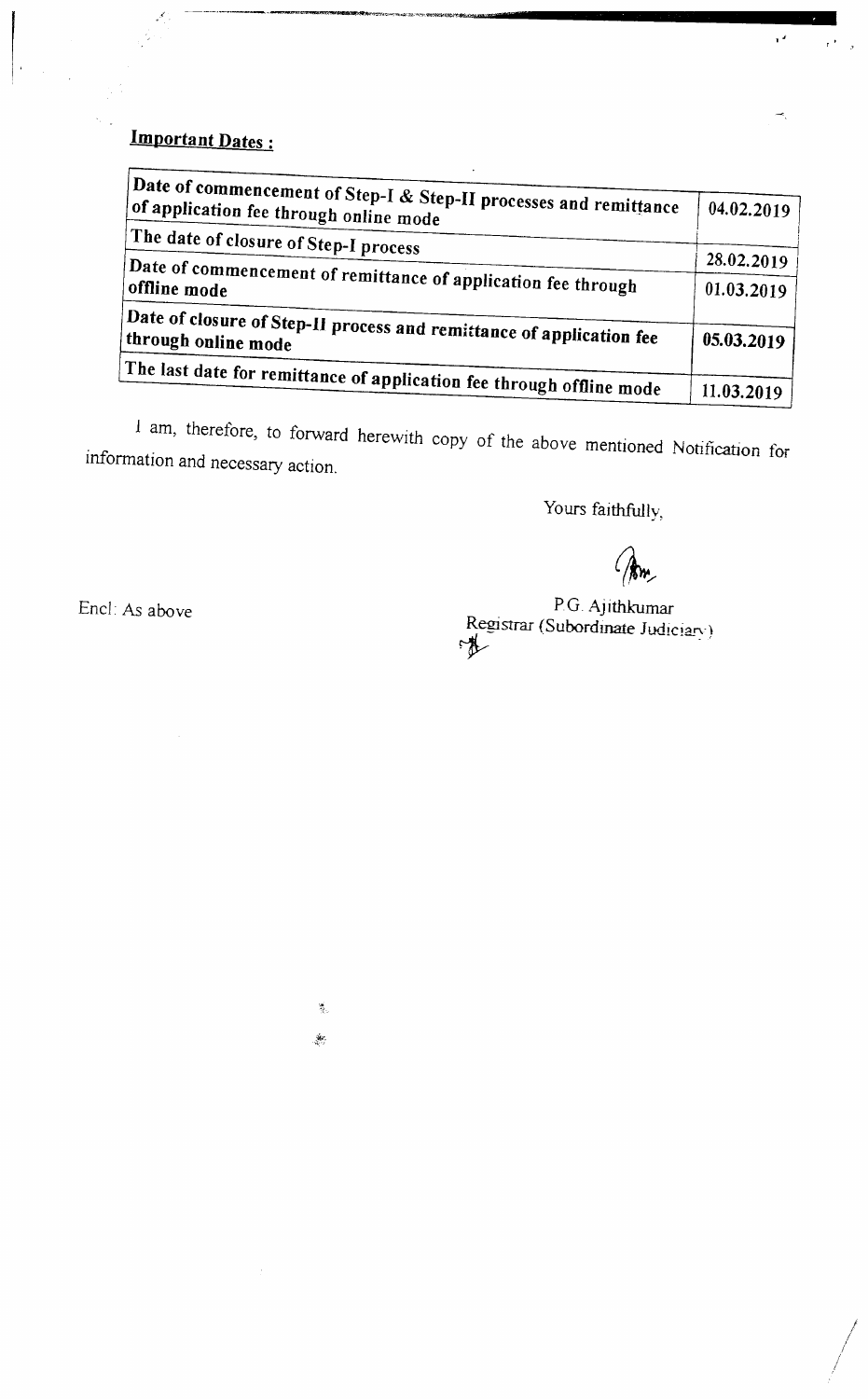## THE HIGH COURT OF KERALA

Website: www.hckrecruitment.nic.in  $\triangleq$  e-mail : recruitment.hckerala@nic.in

REC4 - 108724/2018

 $\ddot{\phantom{a}}$ 

### **NOTIFICATION**

KERALA JUDICIAL SERVICE EXAMINATION - 2019

Online applications are invited from qualified candidates for appointment to the post of Munsiff-Magistrate (Scale of pay : 27700 - 44770) in the Kerala Judicial Service against NCA and Regular vacancies as detailed below. Online applications can be submitted from 04.02.2019 onwards. No other means/modes of application will be accepted.

#### **NCA VACANCIES**

1. Recruitment number : 3/2019 (4<sup>th</sup> Re-notification relating to the select list prepared pursuant to notification No. REC  $4 - 97821/2011$  dated 31-01-2012)

Number of vacancy: Scheduled Tribes  $-1$ 

Method of recruitment: Direct recruitment (candidates belonging to the Scheduled Tribes communities in the State of Kerala alone are eligible to apply).

2. Recruitment number : 4/2019 (2<sup>30</sup> Re-notification relating to the select list prepared pursuant to notification No. REC  $4 - 53842013$  dated  $21.032013$ 

Number of vacancy:

Nadars included in SIUC  $-1$ SC converts to Christianity  $-1$ Hindu Nadars  $-1$ 

Method of recruitment: Direct recruitment (candidates belonging to the Non-Creamy layer of the above notified communities in the State of Kerala alone are eligible to apply).

3. Recruitment number :  $5/2019$  ( $2<sup>nd</sup>$  Re-notification relating to the select list prepared pursuant to notification No. REC 4 - 10945/2016 dated 18.02.2016)

Number of vacancy: Latin Catholics/Anglo Indians - 1

Method of recruitment: Direct recruitment (candidates belonging to the Non-Creamy layer of the above notified community in the State of Kerala alone are eligible to apply).

4. Recruitment number : 6/2019 (1<sup>st</sup> Re-notification relating to the select list prepared pursuant to notification No. REC 4 - 75831/2017 dated 07.11 2011

Number of vacancy: OBC (8th item in Rule 17(1), Part II, KS & SSR)  $-1$ Latin Catholics/Anglo Indians - 2

Method of recruitments. Direct recruitment (candidates belonging to the Non-Creamy layer of the above notified communities in the State of Kerala alone are eligible to apply).

Rule 15 (a) of Part II of the Kerala State and Subordinate Services Rules, 1958 shall be applicable for the above NCA recruitments.

Phone: 0484-2562235 Fax: : 0484-2391720 Kochi - 682 031

Dated: 01.02.2019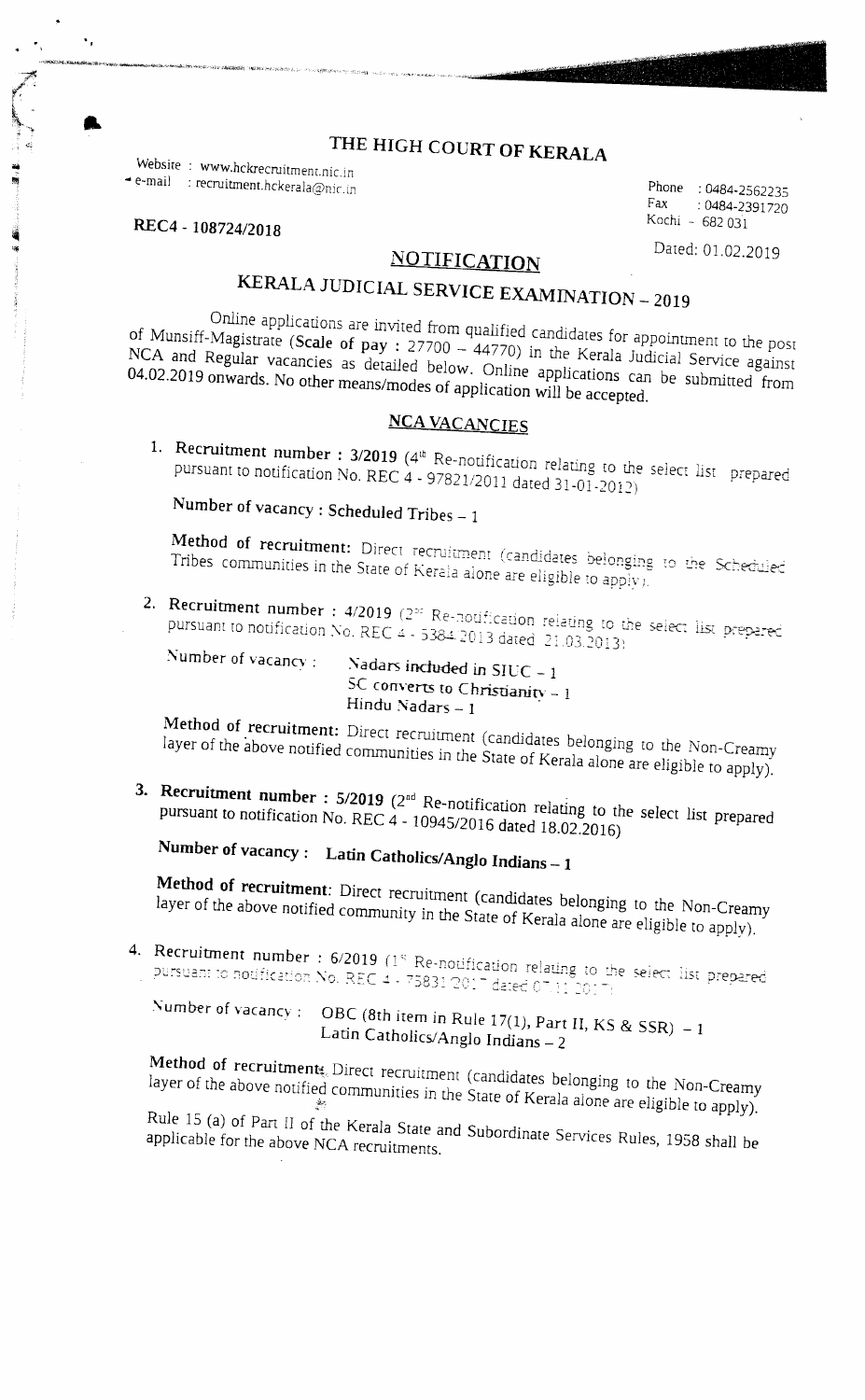•,/

#### 5. Recruitment number : 7/2019

Number of vacancies : 37 (Probable) (includes one vacancy reserved for Persons with Disabilities which was kept unfilled in the previous year for want of eligible candidate and carried forward to this year as per Section  $34(2)$  of the Rights of Persons with Disabilities Act, 2016)

Method of recruitment: (i) Direct Recruitment; and (ii) Recruitment by Transfer.

6. Mode of selection: The selection shall be after holding competitive examinations at two successive stages. The first stage is the Kerala Judicial Service (Preliminary) Examination. The second stage is the Kerala Judicial Service (Main) Examination. consisting of a written examination and a viva-voce. The preliminary examination and main examination will be conducted on the basis of the Scheme given at clauses 9 to 12 of this notification. The preliminary as well as the main examinations will be common for the candidates who apply in response to Recruitment Nos. 3/2019, 4/2019, 5/2019, 6/2019 for NCA vacancies and Recruitment No. 7/2019 for regular vacancies. "

#### 7 Qualifications:

#### I. Direct Recruitment:

A candidate for appointment as Munsiff-Magistrate by direct recruitment shall satisfy the following general conditions, namely;

- a) Shall be a citizen of India.
- b) Shall be a holder of a degree in Law recognized by the Bar Council of India for the purpose of enrollment as an Advocate.
- c) Shall not have completed 35 years of age on the first day of January, 2019. The upper age limit shall be raised by five years in the case of candidates belonging to any of the Scheduled Castes or adult members of such castes and their children when such adult members are converted to other religions, or Scheduled Tribes, and by three years in the case of candidates belonging to any of the Other Backward Classes, as provided in Rule 10(c) of Part II of Kerala State and Subordinate Services Rules. 195S.
- d) Shall be of good character.
- e) Shall be of sound health having no bodily infirmities, which renders him/her unfit for appointment.

While applying for the post, the candidate should ensure that he/she fulfills the eligibility and other norms mentioned in the notification. Save as otherwise provided, the qualification prescribed for the post shall be the one acquired by the candidate on or before the last date fixed for closure of Step-II process of online filing of applications.

#### II. Recruitment by Transfer:

 $\pm$  officer in service shall be eligible for appointment as Munsiff-Magistrate by transfer,  $\pm$  $\frac{d}{dt}$  holder of a holder of a deugree in appointment as  $\dot{y}$  with  $\dot{y}$  and  $\dot{y}$  the is a holder of the Bar Council of  $\dot{y}$ unless he is a holder of a degree in law recognized by the Bar Council of India for the purpose of enrolment as an advocate and is an approved probationer in any one or more of the feeder categories enumerated as Sl. Nos. (i) to (viii) below. He/She shall not have completed 54 years of age on the last date fixed for closure of Step-II process of online filing of applications.

 $KISE - 2019$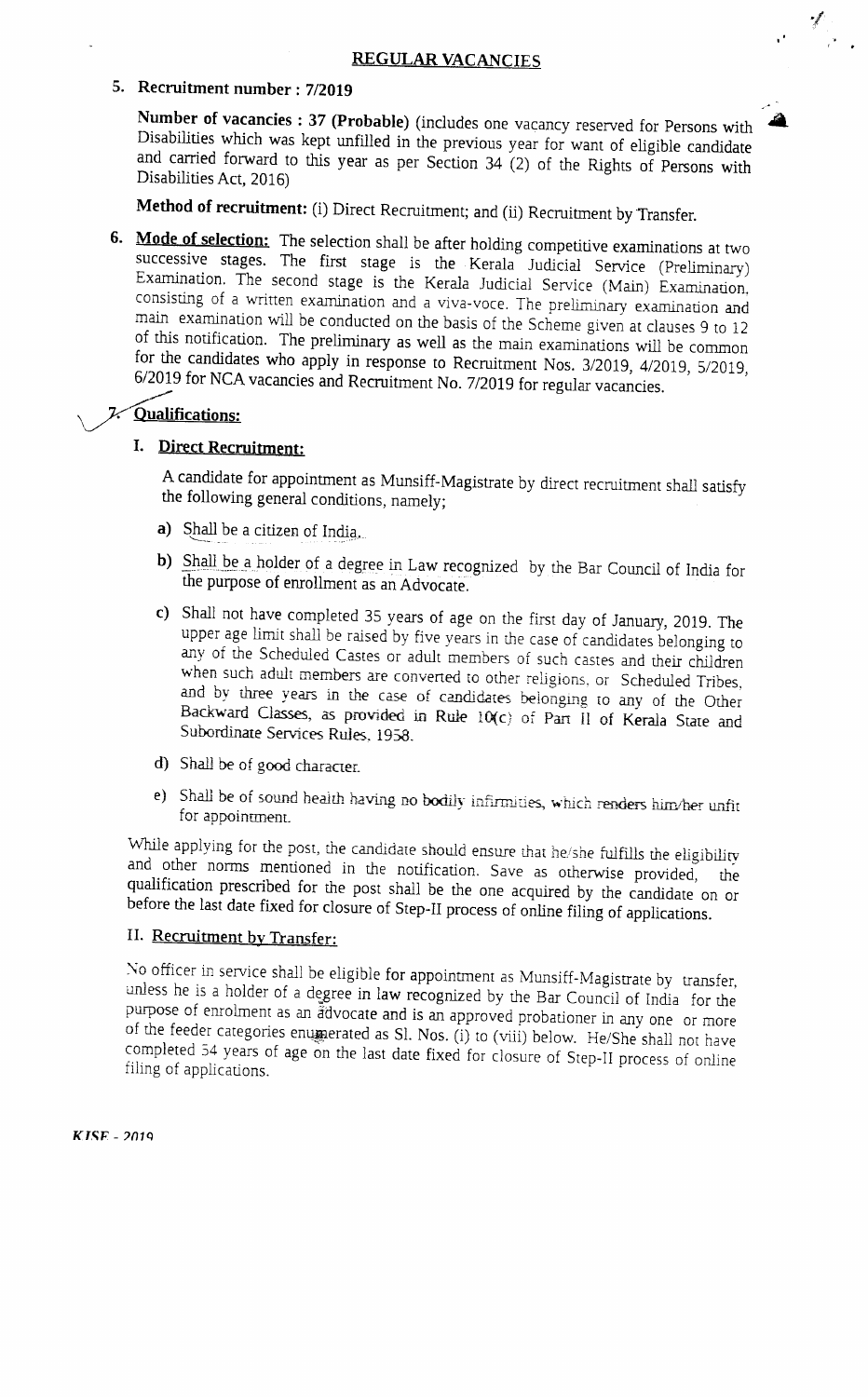A person who is otherwise qualified for appointment by transfer but is not holding any of the posts enumerated below at the time of his application for appointment by transfer, shall be eligible for appointment if he has held any one or more of such posts at any time for the prescribed number of years and is holding a post in a higher scale of pay in any of the offices from which appointment is to be made.

Note:- Save as otherwise provided, eligibility to apply shall be determined with reference to the last date fixed for the closure of Step-II process of online filing of applications.

Feeder categories of officers for Recruitment by Transfer:

Assistant Public Prosecutor Grade I & II  $\mathbf{i}$ 

A

- ii. Assistant Registrars and other officers of the High Court in the same scale of pay of Assistant Registrars, Personal Assistant to the Chief Justice, Additional Personal Assistant to the Chief Justice, Section Officers, Librarian, Reference Librarian, Court Officers, Filing Scrutiny Officers, Accountant, Head Translator, Private Secretary to Judges including Higher Grade, and Personal Assistant (Selection Grade) to Judge in the High Court of Kerala.
- iii. Under Secretaries, Section Officers and Librarian in the Advocate General's Office.
- iv. Section Officers and Librarian in the Law Department. Government Secretariat.
- v. Sheristadars of District Courts. Additional District Courts. Special Courts. the Office of the Motor Accidents Claims Tribunals, the Office of the State Transport Appellate Tribunal. Family Court and Wakf Tribunals and Sub Courts. Senior Superintendents of the District Courts and Additional District Courts and Selection Grade Confidential Assistants in the Subordinate Civil Courts.
- vi. Sheristadars of Chief Judicial Magistrate's Courts and Selection Grade Confidential Assistants in the Subordinate Criminal Courts.
- vii. Full time Assistant Professors of Government Law Colleges.

viii. Principal Counsellors of the Family Courts in the State of Kerala

# 8. Reservation of appointment for Regular vacancies:

- a) The rules relating to reservation of appointments for candidates belonging to Scheduled Castes, Scheduled Tribes and non-creamy layer of Other Backward Classes contained in Part II of the Kerala State and Subordinate Services Rules, 1958 (Rules 14 to 17) shall apply to appointment by direct recruitment.
- b) One percent of vacancies shall be reserved for persons with disabilities having Locomotor disability-moderate provided that the Medical Board constituted for assessment certifies that the candidate will be able to perform the duties of Judicial Officer with the aid of Assistive Technologies and the candidate qualifies in the selection in terms of the Kerala Judicial Service Rules. 1991

## 9. Scheme of the Preliminary Examination:

The preliminary examination will consist of one paper of objective type screening test based on the syllabus given below containing 100 multiple choice questions, each question carrying two marks. Maximum marks will be 200 and one mark will be deducted for each incorrect answer. The duration of the preliminary examination will be two and half hours. The preliminary examination is conducted for the purpose of shortlisting the candidates and the marks obtained in the preliminary examination shall not be counted for determining the final order of merit of the candidates.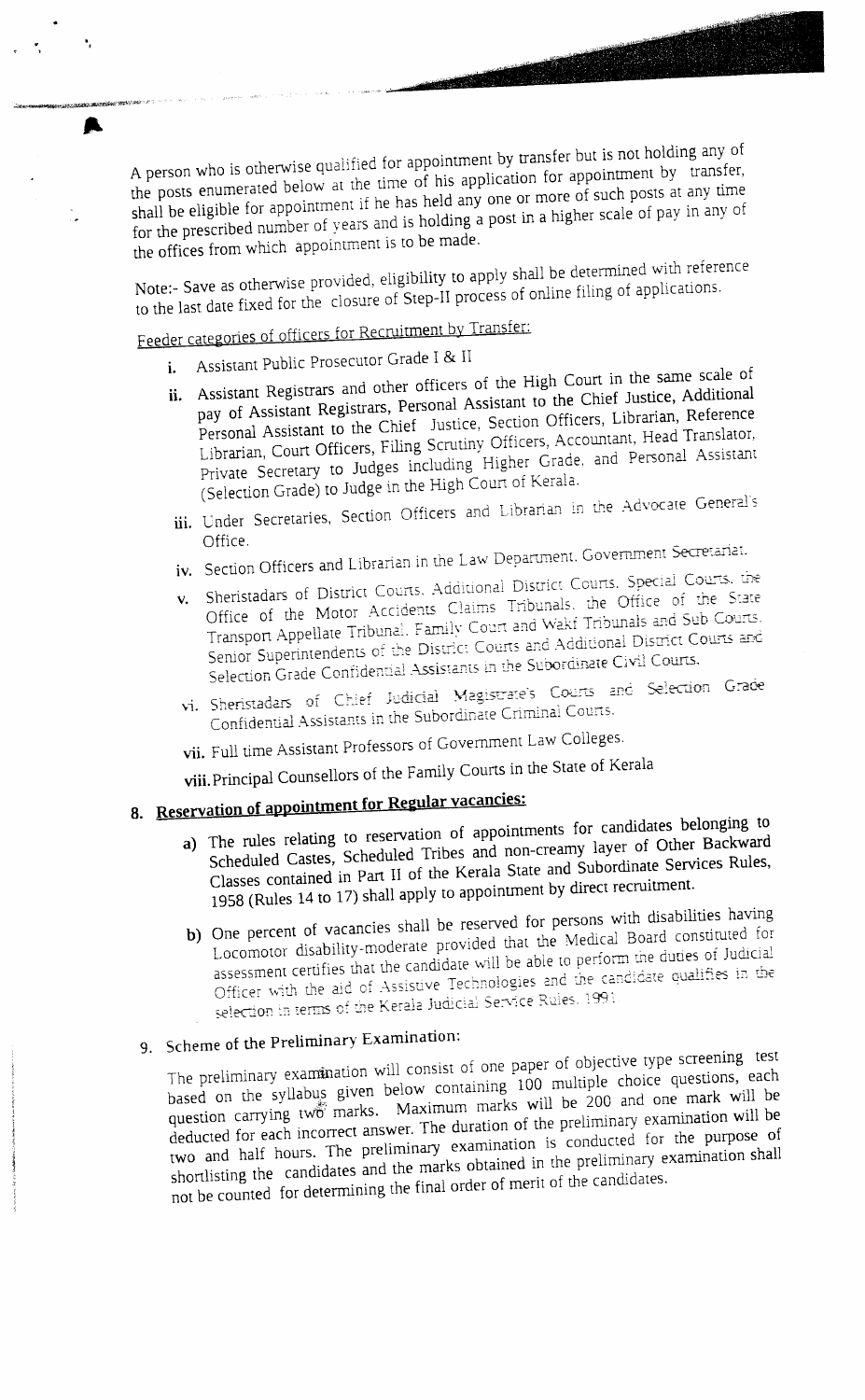The ratio of notified vacancies to the number of successful candidates in the preliminary examination shall be 1:10. If more than one candidate obtains the same mark as that of the last candidate in the descending order of merit, all such candidates securing identical  $*$ mark shall be treated as qualified for the main examination. Only those candidates who are declared by the High Court to have qualified in the preliminary examination will be eligible for admission to the main written examination provided they are otherwise found eligible for admission to the main examination. Short list of candidates selected for the main examination will be published by the High Court in the Notice Board and the recruitment portal of the High Court.

j&

#### 10. Svllabus for the Prelininarv Examination:

| Code of Civil Procedure, Indian Contract Act. Negotiable Instruments Act.  <br>Part A   Transfer of Property Act, Specific Relief Act, Kerala Building (Lease and)<br>Rent Control) Act. |  |
|------------------------------------------------------------------------------------------------------------------------------------------------------------------------------------------|--|
| Part B   Code of Criminal Procedure, Indian Penal Code, Indian Evidence Act.                                                                                                             |  |
| Part C   Constitution of India, Legal G.K., Reasoning & Mental ability.                                                                                                                  |  |

#### 11. Scheme of the Main Examination:

- a) Written Examination: The Kerala Judicial Service Main (Written) Examination will consist of 4 papers, each carrying 100 marks at a total of 400 marks, based on the syllabus given below. The prescribed duration for each paper will be three hours. The number of candidates for viva voce shall not ordinarily exceed three times the number of notified vacancies.
- b) Viva-Voce: Maximum marks for viva voce shall be 50. Only those candidates who are shortlisted as per the above scheme shall be called for viva-voce. The cut off marks in the viva-voce is fixed at 40% for general and OBC candidates and 35% for candidates belonging to Scheduled Caste and Schedules Tribes. Fraction of half or more than half shall be regarded as full marks and less than half shall be ignored. The marks secured by a candidate in the viva-voce shall be added to the total marks secured by him/her at the written examination (Main).

#### 12. Syllabus for the Written Examination (Main):

| Papers    | <b>Subjects</b>                                                                                                                                                                                                                                                                                                                                                     |
|-----------|---------------------------------------------------------------------------------------------------------------------------------------------------------------------------------------------------------------------------------------------------------------------------------------------------------------------------------------------------------------------|
| Paper-I   | English Grammar, General Essays(two), Translation of Malayalam<br>Depositions/Documents to English and vice-versa, Precis writing.                                                                                                                                                                                                                                  |
| Paper-II  | Part-A: Indian Contract Act, Transfer of Property Act, Limitation Act, Specific<br>Relief Act, Easements Act, Kerala Building (Lease and Rent Control) Act, Hindu<br>Succession Act, Indian Succession Act - Parts V, VI &X, Dissolution of Muslim<br>Marriage Act.                                                                                                 |
|           | Part-B: Kerala Court Fees and Suits Valuation Act, Kerala Stamp Act, Kerala<br>State Legal Services Authorities Act, The Kerala Panchayath Raj Act -Ch. X, XI,<br>XXIA &XXIII, Kerala Municipality Act -Ch.IX, X, XXIV &XXV, Negotiable<br>Instruments Act (except Ch. XVII), and Registration Act.                                                                 |
| Paper-III | Part-A: Indian Penal Code, Indian Evidence Act, Abkari Act, Negotiable<br>Instruments Act -Ch. XVII, The Protection of Women from Domestic Violence<br>Act.<br>Part-B: Juvenile Justice (Care and Protection of Children) Act, Kerala Police Act,<br>Probation of Offenders Act, Forest Act, N.D.P.S. Act (provisions relating to bail<br>and trial by Magistrates) |

 $.........$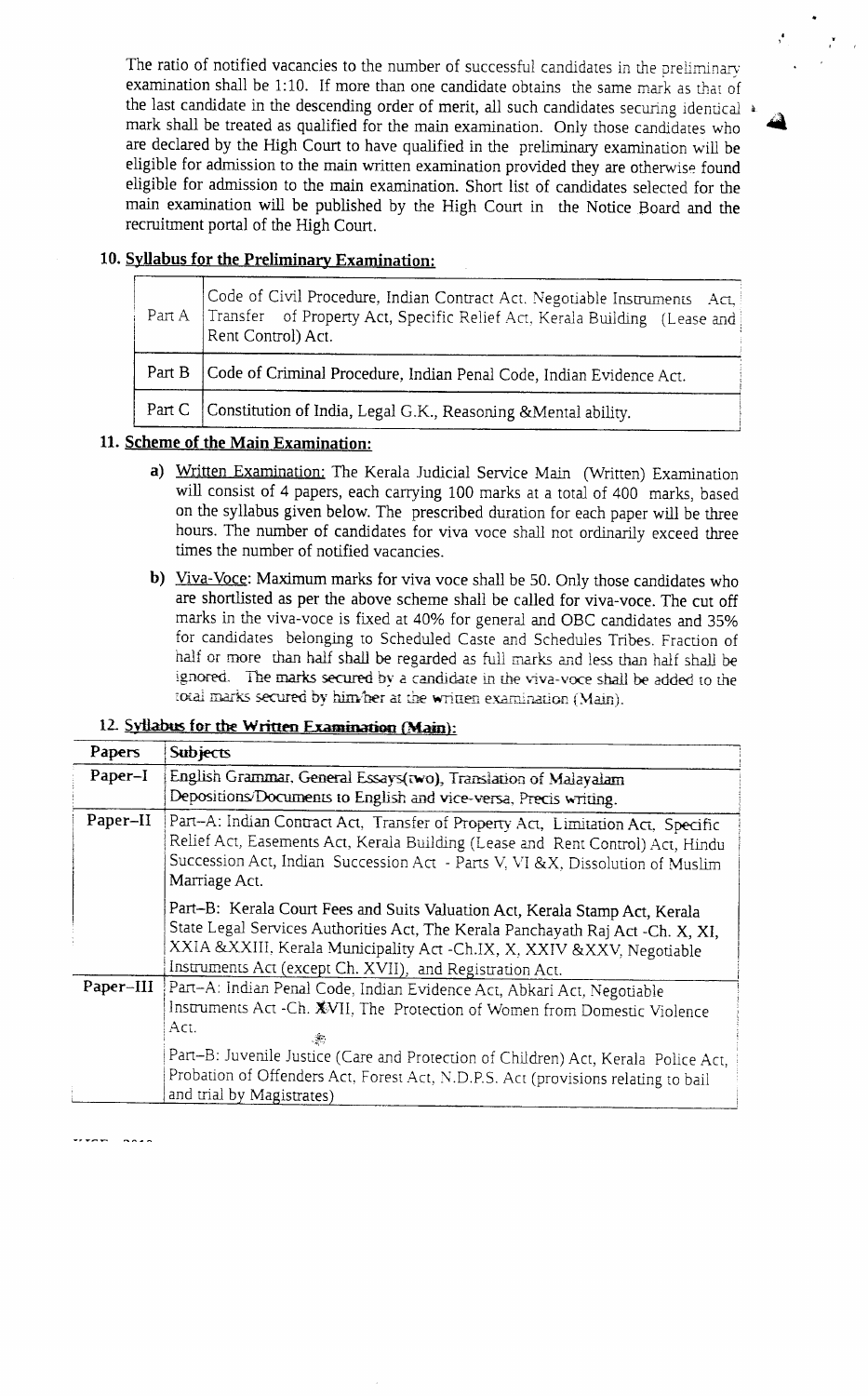Part-A: Code of Civil Procedure, Civil Rules of Practice, Kerala Civil Courts Act, Paper-IV Order in Interlocutory Application/ Framing of issues/Judgment writing (Civil)

Part-B: Code of Criminal Procedure, Criminal Rules of Practice, Framing of charges/Order in Criminal Miscellaneous Petitions/ Judgment writing (Criminal)

- 13. Training: Every person selected for appointment shall undergo training for a period of not less than one year extendable up to two years. The training will be conducted by the Kerala Judicial Academy.
- 14. Probation: Every person appointed shall be on probation for a total period of two years on duty within a continuous period of three years from the date on which he joins duty.
- 15. Tests: Every person appointed shall, within the period of probation, pass the Account Test for Executive Officers of the Kerala State or the Account Test (Lower) unless he has already passed either of those tests.
- 16. Pre-examination training to Scheduled Castes/Scheduled Tribes candidates: A preexamination training of a short duration will be conducted by the Kerala Judicial Academy for the candidates belonging to Scheduled Caste/Scheduled Tribes, who qualify in the Preliminary Examination. Such training shall be given only if there are sufficient number of candidates in that category who qualify in the Preliminary Examination. No fee will be charged for the training. The candidates will not be eligible for any stipend or allowance for attending the training. The expenses of boarding and lodging will not be met by the High Court.

#### 17. How to Apply:

- a) The online application process has two parts Step-I and Step-II. 'Step-I /New Applicant' is the first part for registration of the applicants. 'Step-II /Registered Applicant' is the second part of the process for those applicants who had completed Step-I. A candidate's online application is complete only if he/she completes both the steps which includes the submission of application by clicking the 'FINAL SUBMISSION' option available in Step -II process and payment of application fee.
- b) Eligible candidates are required to apply only 'ONLINE' .through the website www.hckrecruitment.nic.in. To start the process, the candidates should click the link 'Step-I/ New Applicant' in the web page or the 'Apply Online' button available against the notification link. This will take the candidate to the next page where the options of 'POSTS' are displayed. The candidates can access the RECRUITMENT 0F MUNSIFF-MAGISTRATE main page (hereafter called the main page) by clicking the option 'Munsiff-Magistrate' available there. Before proceeding further, the candidate should read the detailed notification in the home page and  $How to Apply$ . Guidelines for Photograph & Signature. FAO and Sample Application Form provided in the main page. He/She should also be ready with his/her scanned Photograph  $g_{\zeta}$ Signature as specified in clause (j) below or in Guidelines for Photograph & Signature (in a pen drive or CD) and the details to be filled in the online application. No other means/modes of application will be accepted.
- c) In Step-I (Registration for New Applicants), the candidate has to fill in basic information about him/her. The information provided during Step-I (New Applicants) process is of permanent nature and cannot be modified.
- d) In Step-II (Registered Applicant), the candidate has to upload his/her scanned photograph and signature and detailed information about him/her. The details furnished by the candidates during Step-II process can be modified till the Final Submission  $\mathbb{R}^2$ online applications. However, the photograph and signature once uploaded cannot be changed.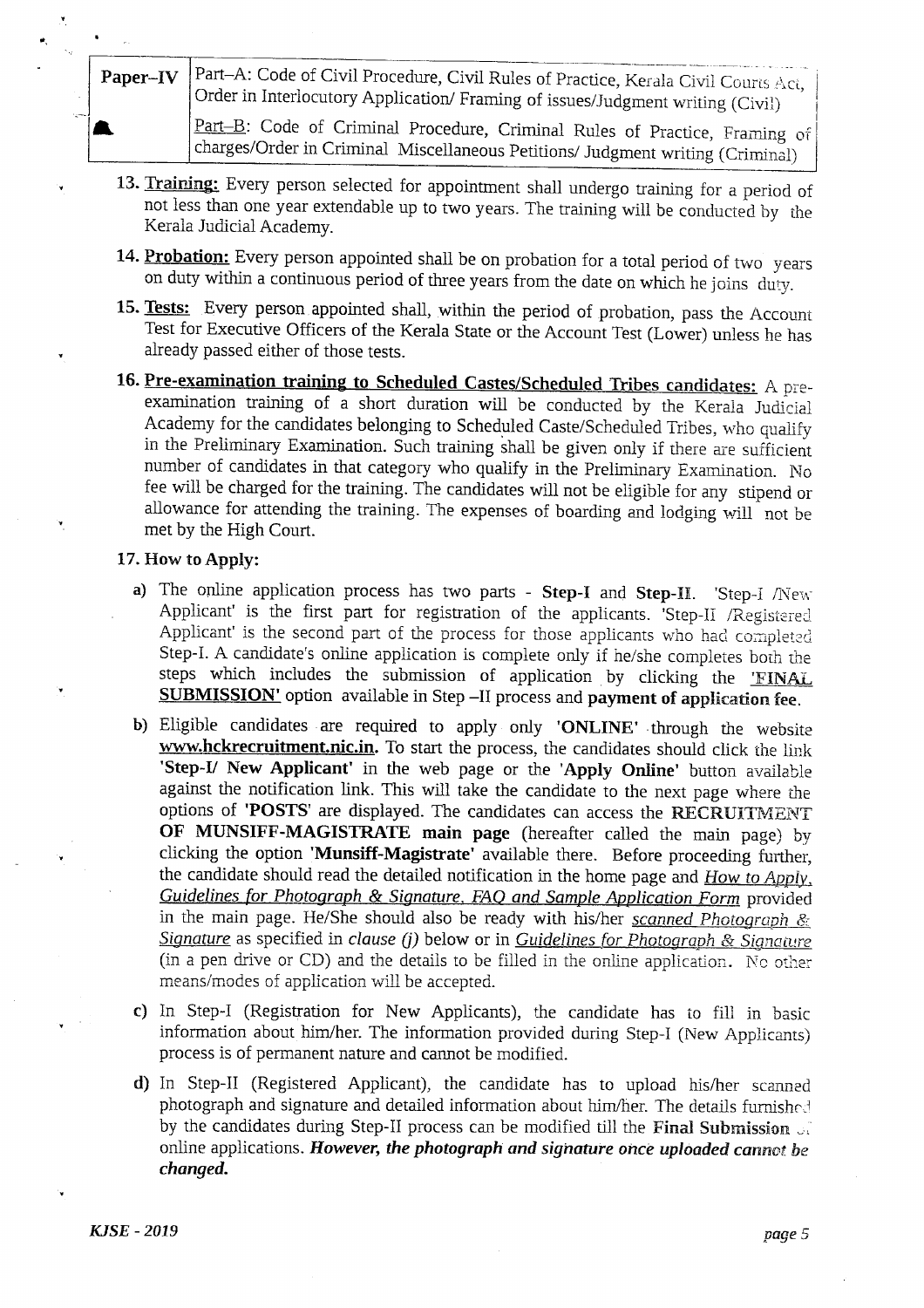- e) The online application form is common for the NCA Recruitments (Recruitment Nos. 3/2019, 4/2019, 5/2019) & 6/2019) and Regular Recruitment (Recruitment No. 7/2019).
- f) Candidates applying for more than one Recruitment Number should not apply  $\blacktriangledown$ separately. In Step-I, they should select all the recruitment numbers for which they want to apply by clicking the relevant category available in the drop menu against the appropriate recruitments numbers. They need to pay the application fee only once. If they opt to apply separately, they will have to remit separate application fee for each recruitment and they will lose the 'common candidate' status in the examination. So, the eligible candidates who desire to apply for more than one recruitment should avoid applying separately to get the status of the 'common candidate' in view of the fact that common examination is prescribed for recruitments to Regular and NCA vacancies.
- g) Candidates are advised to have a *valid Mobile Number / valid personal e-mail ID*. It should be kept active for the duration of the recruitment. No request for change of Mobile Number/e-mail ID will be entertained. High Court will send various intimations relating to the recruitment as SMS/e-mail to this Mobile Number/e-mail ID. Under no circumstances, he/she should share/mention the e-mail ID with/to any other person.
- h) In case a candidate does not have a valid personal e-mail ID, he/she may create his/her new e-mail ID before applying online.
- i) If the candidate does not mention his/her Mobile Number/e-mail ID, no intimation relating to the recruitment will be sent to the candidates. Such candidates will have to visit the website frequently for getting information about the recruitment.

| SI.<br>No. | Image      | File size      | Dimensions (should be the exact size) |            |
|------------|------------|----------------|---------------------------------------|------------|
|            |            |                | Height                                | Width      |
|            | Photograph | 20 KB to 40 KB | 200 pixels                            | 150 pixels |
|            | Signature  | 10 KB to 20 KB | 100 pixels                            | 150 pixels |

j) Before applying online, a candidate will be required to have a scanned (digital) image of his photograph and signature as per the specifications given below;

For further details the candidates are advised to visit the link "Guidelines for Photograph & Signature" available on the main page. Candidates should take care to upload good quality photographs. Otherwise it would be difficult to identify the candidate from the photograph on the Admission Ticket. If the candidate cannot be identified from the photograph printed on the Admission Ticket, he/she will not be allowed to write the examination.

- k) The candidate should also keep the particulars of educational qualifications, eurolment details, experience/service details and other personal details ready before applying as these details are required to be entered in the online Application Form. The detailed requirements are given in the links "Sample Application Form" available in the main page.
- I) Candidates should fill in the required details including uploading of his/her photograph and Signature during the course of applying online. Care should be taken by the applicant while filling in information in the Online Application Form.
- m) Towards the end of Step-I process, the candidate will be asked to generate a Key Number. The Key Number should be eight digit long and it should contain at least one upper case letter (A,B, C,....), one lower case letter (a,b,c,.....), one numerical digit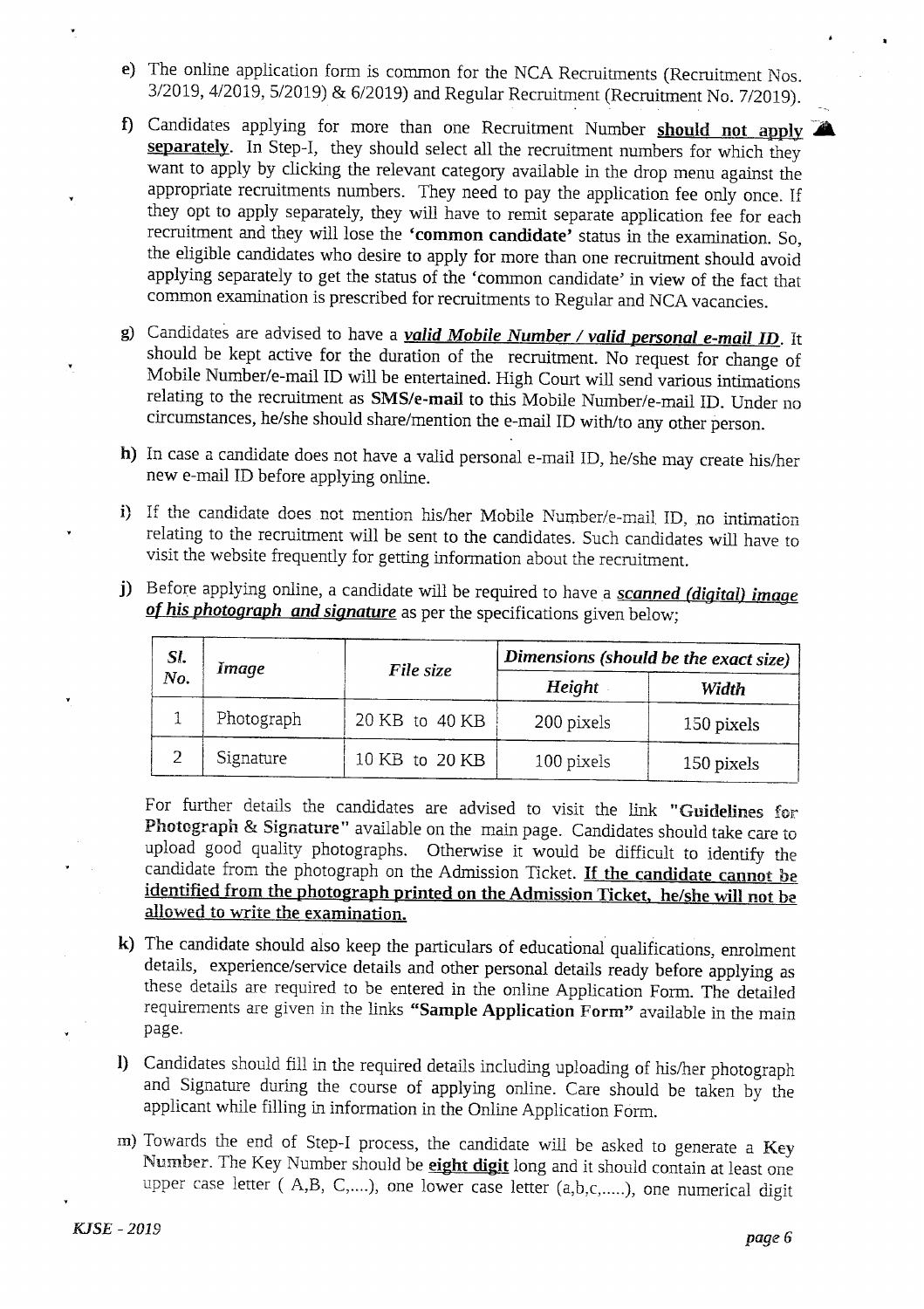e) The online application form is common for the NCA Recruitments (Recruitment Nos. 3/2019, 4/2019, 5/2019) & 6/2019) and Regular Recruitment (Recruitment No. 7/2019).

rfgiv-§stJ:ifefeprdtwwetry+\_

A

- f) Candidates applying for more than one Recruitment Number should not apply separately. In Step-I, they should select all the recruitment numbers for which they want to apply by clicking the relevant category available in the drop menu against the appropriate recruitments numbers. They need to pay the application fee only once. If they opt to apply separately, they will have to remit separate application fee for each recruitment and they will lose the 'common candidate' status in the examination. So, the eligible candidates who desire to apply for more than one recruitment should avoid applying separately to get the status of the `common candidate' in view of the fact that common examination is prescribed for recruitments to Regular and NCA vacancies.
- g) Candidates are advised to have a valid Mobile Number / valid personal e-mail ID. It should be kept active for the duration of the recruitment. No request for change of Mobile Number/e-mail ID will be entertained. High Court will send various intimations relating to the recruitment as SMS/e-mail to this Mobile Number/e-mail ID. Under no circumstances, he/she should share/mention the e-mail ID with/to any other person.
- h) In case a candidate does not have a valid personal e-mail ID, he/she may create his/her new e-mail ID before applying online.
- i) If the candidate does not mention his/her Mobile Number/e-mail ID, no intimation relating to the recruitment will be sent to the candidates. Such candidates will have to visit the website frequently for getting information about the recruitment.
- j) Before applying online, a candidate will be required to have a *scanned (digital) image* of his photograph and signature as per the specifications given below;

| SI. | Image      | File size      | Dimensions (should be the exact size) |            |
|-----|------------|----------------|---------------------------------------|------------|
| No. |            |                | Height                                | Width      |
|     | Photograph | 20 KB to 40 KB | 200 pixels                            | 150 pixels |
|     | Signature  | 10 KB to 20 KB | 100 pixels                            | 150 pixels |

For further details the candidates are advised to visit the link "Guidelines for Photograph & Signature" available on the main page. Candidates should take care to upload good quality photographs. Otherwise it would be difficult to identify the candidate from the photograph on the Admission Ticket. If the candidate cannot be identified from the photograph printed on the Admission Ticket. he/she will not be allowed to write the examination.

- $k$ ) The candidate should also keep the particulars of educational qualifications, enrolment details, experience/service details and other personal details ready before applying as these details are required to be entered in the online Application Form. The detailed requirements are given in the links "Sample Application Form" available in the main Page.
- I) Candidates should fill in the required details including uploading of his/her photograph and Signature during the course of applying online. Care should be taken by the applicant while filling in ffiformation in the Online Application Fom.
- rn) Towards the end of Step-I process, the candidate will be asked to generate a Key- Number. The Key Number should be **eight digit** long and it should contain at least one upper case letter ( $A,B, C,...$ ), one lower case letter ( $a,b,c,.....$ ), one numerical digit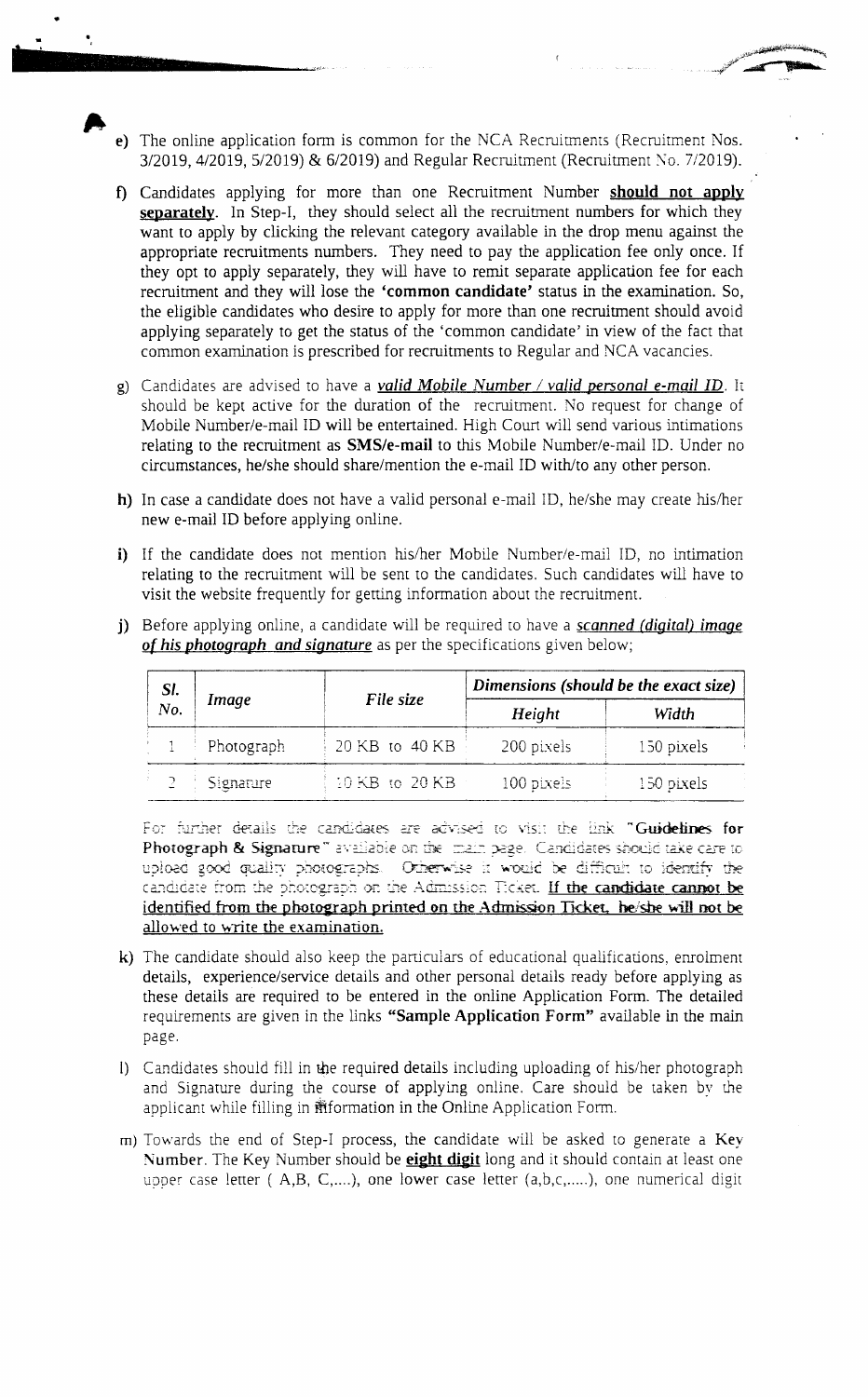(0,1,2,3,....) and one of the special characters (!  $@ # $ % ^* ( )_ + { } { }$ ; : < . >). The candidate is advised to note down the Key Number and to keep it securely till the selection process is over since it is required to be entered each time he/she log into the system. Under no circumstances, he/she should share/mention Key Number with/to any other person.

or<mark>es en la F9h 'en inte</mark>

- n) On completion of Step-I, the candidate will be assigned an Application Number which will be displayed on the screen and intimated to the candidates through SMS/e-mail. Candidate can continue with the application filing process by clicking on the 'Proceed' button available in the above screen and complete the application filing process in one go, if he/she so desires, or exit the page.
- o) If he/she opts to exit the page, he/she has to log into the system by clicking on the link "Step-II / Registered Applicant". For this, the Application Number and Key Number of the candidate are required. Then the candidate will have access to the profile of the candidate.
- p) In the profile of the candidate, the link 'Upload Photograph and Signature' will be available. Only after completion of uploading of photograph and signature, the  $link -$ 'Application' will be visible. The candidate should fill all the required information in this link. Final Submission link will be available only if all the required details are furnished in the link 'Application' and its other dynamic sub links (Employment details, Service Particulars, Teaching experience, Civil/Criminal cases etc...).
- q) After satisfying that the information furnished are correct and complete, the candidate must finally submit the Application by clicking the link 'Final Submission' and furnishing the details required therein. The process of online filing of application will be complete only on successful Final Submission of application as stated above. Once an online application is finally submitted, no further change can be made in Step-H. Therefore, the candidates are instructed to ensure the accuracy and correctness of details furnished before clicking the **'Final Submission'** button. Candidates may take note that the application process will be complete only on payment of application fee, in applicable cases, after the 'Final Submission'.
- r) Payment of application fees is the last stage of the application process. After making **Final Submission**' as indicated in clause (q) above, the candidate, if applicable, shall make the payment of application fees within the stipulated time. Online applications which are not followed by payment of application fees, in applicable cases, will be incomplete.

| <b>Category of Applicant</b>             | <b>Amount of Fees</b> |  |
|------------------------------------------|-----------------------|--|
| SC/ST/Unemployed Persons with Disability | Nil                   |  |
| All Others                               | ₹ 1000/-              |  |

- s) Candidates are required to submit the application fees, as stated below:
- t) The application fee can be paid through online mode (Debit Card/Credit Card/Net Banking) or offline mode (Cash payment at the branches of the State Bank of India using the system generated fee payment challan). Payment of fee by Demand Draft/Cheque/Money Orders/Postal Orders etc. will not be accepted. Fees once paid will not be refunded on any account nor can it be held in reserve for any other examination. The candidates are instructed to refer the Terms & Conditions and policies with respect to payment, available in the payment page of the website. Fee payment by either mode can be made only after the final submission of application as stated in clause (q) above. The candidates should ensure that the web browser used by them is compatible with the same of Bank to make hassle free payment of application fee.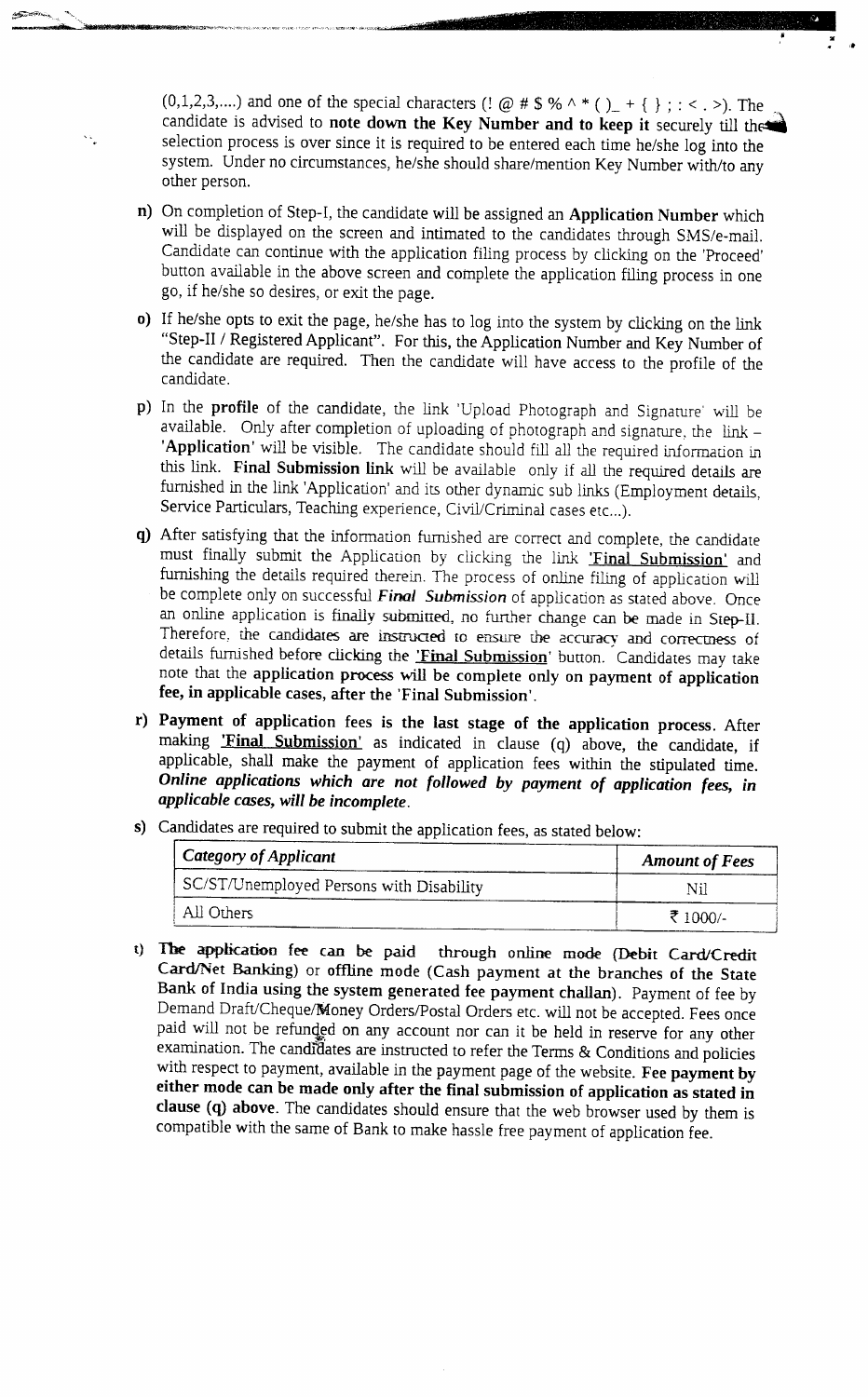- i. Online payment can be made from the date of commencement of Step I & Step II processes. For making online payment of application fee, the candidate should click the link 'Fee Payment' available in the profile of the candidate and follow the instructions available on the screen.
- ii. Payment through offline mode can be made only after the last date fixed for closure of Step I process. The challan for offline mode of fee payment can be downloaded from fee payment page available in the profile of the candidate till the date fixed for closure of Step II process. After that date, the system generated challan will not be available. So, candidates should ensure that the challan is downloaded on or before the date fixed for closure of Step II process. However, payment through offline mode can be made till the date fixed for the same.
- u) Candidates who are exempted from fee payment and the candidates who wish to pay the fee through online mode (Debit Card/Credit Card/Net Banking) can complete the application process in one go, if they so desire. In case the candidates do not intend to complete the application process in one go, he/she can login to STEP-II link available in the Home Page by providing Application Number and Key Number and continue the process.
- v) The successful remittance of application fee marks the end of application filing process. The candidates shall take note of the fact the application filing process will be complete only on successful remittance of application fee. If the application fee is not remitted within the respective cut off date, the applications will be incomplete.
- w) The candidates should take printout of Application and keep it for future reference. They need not send the print out of the online application or any other documents to the High Court.
- x) Online application validation rules are designed based on the Notification/Rules requirement. Candidates are advised to read the Notification/Rules carefully and refer "How to Apply" pages on the main page. Application submitted through online form does not imply that candidate has fulfilled all the criteria given in the Notification/Rules and application is subject to subsequent scrutiny and the application can be rejected if found to be not fulfilling the eligibility criteria at any point of time.
- 18. The candidates should ensure that the details in the system generated printout of Application are that of the candidates themselves. The candidates who make alterations or attempt to write the written test by making alterations in the Admission Tickets downloaded will be disqualified.
- 19. The candidate applying to the post by Recruitment by Transfer shall obtain the service certificate issued from the Head of Office/Department, in the prescribed form (Form A) available in the link 'Downloads' in the website, on or before the last date prescribed for the Step-II process of online filing of applications and keep it with them and produce as and when called for by the High Court.
- 20. The candidates who are in the service of the Government of India or any of the State Governments applying to the post by direct recruitment should obtain 'No Objection Certificate' from their Head of Office or Department before submission of the application and keep it with them. If the candidate fails to produce the No Objection Certificate as and when called for, his/her candidature will stand cancelled.
- 21. An application once made will not be allowed to be withdrawn.
- 22. The candidate's copy of the Fee Payment Challan should be retained by the candidate and produced if called for.